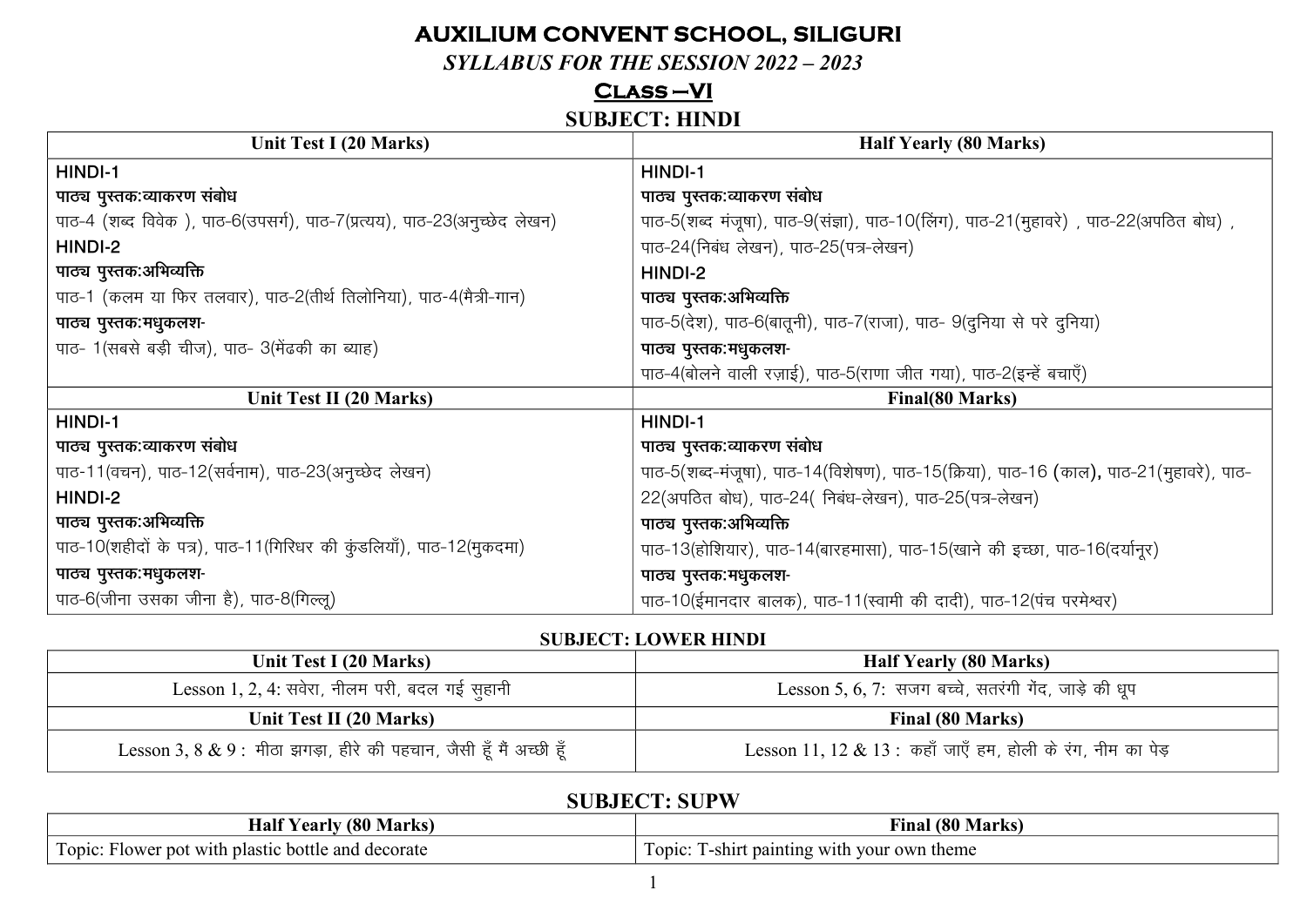### **SUBJECT: BIOLOGY**

| Unit Test I (20 Marks)                                               | <b>Half Yearly (80 Marks)</b>                                |
|----------------------------------------------------------------------|--------------------------------------------------------------|
| Chapter 1: Plant Life (Corresponding chapter from work book)         | Chapter 1: Plant Life                                        |
| Chapter 2: The Cell (Corresponding chapter from work book)           | Chapter 2: The Cell                                          |
|                                                                      | Chapter 3: Human Body (Corresponding chapter from work book) |
| Unit Test II (20 Marks)                                              | Final(80 Marks)                                              |
| Chapter 3: Human Body                                                | Chapter 1: Plant Life                                        |
| Chapter 4: Health and Hygiene (Corresponding chapter from work book) | Chapter 2: The Cell                                          |
|                                                                      | Chapter 3: Human Body                                        |
|                                                                      | Chapter 4: Health and Hygiene                                |
|                                                                      | Chapter 5: Adaptation (Corresponding chapter from work book) |

# **SUBJECT: CHEMISTRY (Living Science Chemistry)**

| Unit Test I (20 Marks)                                 | <b>Half Yearly (80 Marks)</b>                                                                                                   |
|--------------------------------------------------------|---------------------------------------------------------------------------------------------------------------------------------|
| <b>Chapter 1: Introduction to Chemistry</b>            | Chapter 3: Mixtures and their separation                                                                                        |
| <b>Chapter 2: Elements and Compounds</b>               | Chapter 4: Matter                                                                                                               |
|                                                        | <b>Revision:</b> Chapter 2: Elements and Compounds                                                                              |
| Unit Test II (20 Marks)                                | <b>Final(80 Marks)</b>                                                                                                          |
| Chapter 5: Water<br><b>Revision:</b> Chapter 4: Matter | Chapter 6: Air and Atmosphere<br><b>Revision:</b> Chapter 3: Mixtures and their separation, Chapter 4: Matter, Chapter 5: Water |

#### **SUBJECT: GEOGRAPHY**

| Unit Test I (20 Marks)                                   | <b>Half Yearly (80 Marks)</b>                                                |
|----------------------------------------------------------|------------------------------------------------------------------------------|
| Chapter 1: Representation of Geographical features       | Chapter 2: Landforms of the Earth, Chapter 3: Water Bodies, Chapter 6: North |
| Chapter 7: Case Study: Lumbering in Canada               | America: Location and Physical features                                      |
|                                                          | <b>Revision:</b> Chapter 1, Chapter 7                                        |
| Unit Test II (20 Marks)                                  | Final (80 Marks)                                                             |
| Chapter 8: South America: Location and Physical features | Chapter 4: Agriculture, Chapter 5: Minerals                                  |
| Chapter 9: Case Study: Life in the Amazon River Basin    | <b>Revision:</b> Chapter 8 and Chapter 9                                     |

#### **SUBJECT: PHYSICS**

| Unit Test I (20 Marks)                                | <b>Half Yearly (80 Marks)</b>                                                      |
|-------------------------------------------------------|------------------------------------------------------------------------------------|
| Chapter 1: Matter                                     | Chapter 3: Force, Chapter 4: Simple Machines                                       |
| <b>Chapter 2: Physical Quantities and Measurement</b> | <b>Revision:</b> Chapter 1: Matter, Chapter 2: Physical Quantities and Measurement |
| Unit Test II (20 Marks)                               | Final (80 Marks)                                                                   |
| Chapter 5: Light                                      | Chapter 6: Magnetism                                                               |
| <b>Revision:</b> Chapter 4: Simple Machines           | Revision: Chapter 1: Matter, Chapter 2: Physical Quantities and Measurement,       |
|                                                       | Chapter 3: Force, Chapter 4: Simple Machines, Chapter 5: Light                     |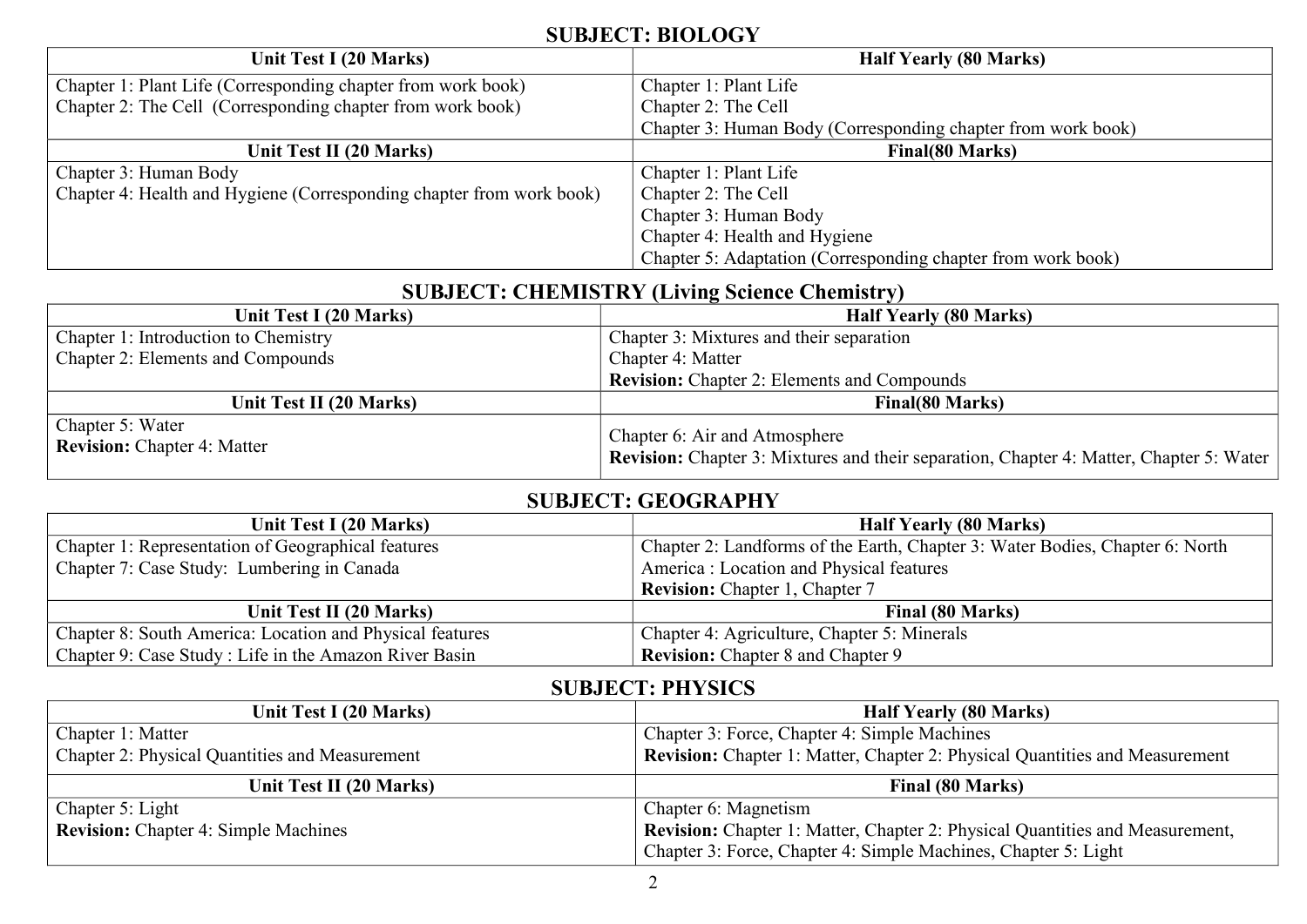| Unit Test I (20 Marks)                | <b>Half Yearly (80 Marks)</b>                                                |
|---------------------------------------|------------------------------------------------------------------------------|
| <b>Chapter 1: Knowing Our Numbers</b> | Chapter 4: Playing With Numbers,                                             |
| <b>Chapter 2: Whole Numbers</b>       | Chapter 6: Fractions                                                         |
| Chapter 3: Integers                   | Chapter 7: Decimals                                                          |
| Chapter 5: Sets                       | Chapter 9: Algebra                                                           |
|                                       | <b>Chapter 10: Basic Geometrical Concepts</b>                                |
|                                       | <b>Revision:</b> Chapter 3: Integers, Chapter 5: Sets                        |
| Unit Test II (20 Marks)               | Final(80 Marks)                                                              |
| Chapter 12: Symmetry                  | Chapter 8: Ratio and Proportion                                              |
| Chapter 14: Mensuration               | Chapter 11: Understanding Elementary Shapes                                  |
|                                       | <b>Chapter 13: Practical Geometry</b>                                        |
|                                       | Chapter 15: Data Handling                                                    |
|                                       | Revision: Chapter 6: Fractions, Chapter 7: Decimals, Chapter 14: Mensuration |

### **SUBJECT: MATHEMATICS (ICSE Understanding Mathematics)**

#### **SUBJECT: COMPUTER**

| Unit Test I (25 Marks)                                            | Half Yearly (Theory 80 Marks and Practical Exam 20 Marks)         |
|-------------------------------------------------------------------|-------------------------------------------------------------------|
| <b>COMPUTER STUDIES</b>                                           | <b>COMPUTER STUDIES</b>                                           |
| Chapter 1: Computers' and Computer Languages' Types               | Chapter 2: File Management – Organization of Data                 |
| Chapter 2: File Management - Organization of Data                 | Chapter 3: Word Processor- Tabular Presentation                   |
|                                                                   | Chapter 4: Word Processor- Mail Merge                             |
| <b>WE LOVE JAVA</b>                                               | <b>Chapter 5: Presentation- Visual Effects</b>                    |
| Chapter 1: Introduction to Java and Blue J                        |                                                                   |
|                                                                   | <b>WE LOVE JAVA</b>                                               |
|                                                                   | Chapter 1: Introduction to Java and Blue J                        |
|                                                                   | Chapter 2: Tokens in Java                                         |
| Unit Test II (25 Marks)                                           | Final (Theory 80 Marks and Practical Exam 20 Marks)               |
| <b>COMPUTER STUDIES</b>                                           | <b>COMPUTER STUDIES</b>                                           |
| Chapter 6: Scratch Programming I : Basic Concepts Review          | Chapter 7: Scratch Programming II : Introduction to Game Creation |
| Chapter 7: Scratch Programming II : Introduction to Game Creation | Chapter 8: HTML- An Introduction                                  |
|                                                                   | Chapter 9: Internet- Online Surfing                               |
| <b>WE LOVE JAVA</b>                                               |                                                                   |
| Chapter 3 : Handling Input and Output                             | <b>WE LOVE JAVA</b>                                               |
|                                                                   | Chapter 3: Handling Input and Output                              |
|                                                                   | Chapter 4: Decision Making Statements in Java                     |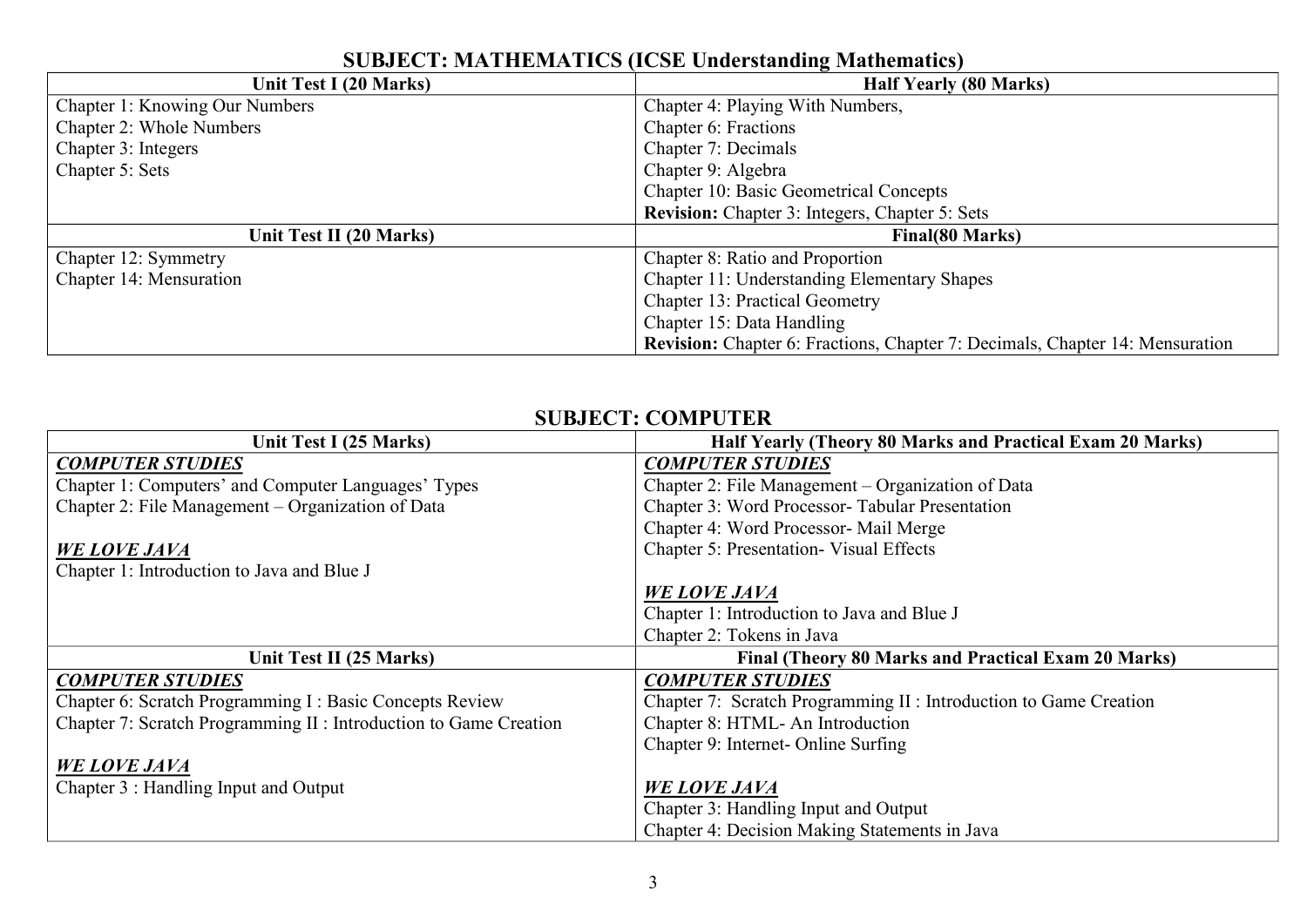### **SUBJECT: HISTORY/CIVICS**

| Unit Test I (20 Marks)       | <b>Half Yearly (80 Marks)</b>                    |
|------------------------------|--------------------------------------------------|
| 1. Indus Valley Civilisation | . Greek and Roman Civilisation                   |
| 2. River Valley Civilisation | 2. The Early Vedic Period                        |
|                              | 3. The Later Vedic Period                        |
|                              | 4. Preparing for Civic Life (Civics)             |
|                              | 5. Villages and Cities (Civics)                  |
| Unit Test II (20 Marks)      | <b>Final(80 Marks)</b>                           |
| 1. Buddhism and Jainism      | 1. The Mauryan Empire                            |
| 2. Early States              | 2. The Gupta Empire                              |
|                              | 3. Rise of Smaller Kingdoms                      |
|                              | 4. Local Self-Government in Rural Areas (Civics) |
|                              | 5. Local Self-Government in Urban Areas (Civics) |

| SUDJECT, ERGEBIL LARGUAGE (COMMS ENGISH GLAMMAL AND COMPOSITON)        |                                                                                    |
|------------------------------------------------------------------------|------------------------------------------------------------------------------------|
| Unit Test I (20 Marks)                                                 | <b>Half Yearly (80 Marks)</b>                                                      |
| Chapter 1: Nouns                                                       | Chapter 11: Transitive and Intransitive verbs                                      |
| Chapter 6: Pronouns                                                    | Chapter 15: The present tense                                                      |
| Chapter 9: Articles                                                    | Chapter 16: The past tense                                                         |
| Chapter 10: Verbs                                                      | Chapter 17: The future tense                                                       |
| Chapter 12: Agreement of Subject and verb                              | Chapter 20: Active and Passive voice                                               |
| Chapter 19: Kinds of sentences                                         | Chapter 22: Prepositions                                                           |
|                                                                        | Chapter 26: Phrasal verbs                                                          |
|                                                                        | Chapter 27: Prefixes and Suffixes                                                  |
|                                                                        | <b>Revision:</b> Chapter 9: Articles, Chapter 12: Agreement of subject and verb    |
|                                                                        | Essay, Letter (Informal), Notice, Email, Comprehension - Unseen                    |
| Unit Test II (20 Marks)                                                | Final (80 Marks)                                                                   |
| Chapter 7: Adjectives                                                  | Chapter 13: Finite and Non-finite verbs                                            |
| Chapter 8: Grammar on the go                                           | Chapter 21: Phrases and Clauses                                                    |
| Chapter 18: Adverbs                                                    | Chapter 25: Direct and Indirect Speech                                             |
| Chapter 23: Conjunctions                                               | Revision: Chapter 9: Articles, Chapter 15: The present tense, Chapter 16: The past |
| Revision: Chapter 10: Verbs, Chapter 12: Agreement of subject and verb | tense, Chapter 17: The future tense, Chapter 20: Active and Passive voice, Chapter |
|                                                                        | 22: Prepositions, Chapter 23: Conjunctions                                         |
|                                                                        | <b>Extra:</b> Synonyms and Antonyms                                                |
|                                                                        | Essay, Letter, Notice, Email, Comprehension - Unseen                               |

#### **SUBJECT: ENGLISH LANGUAGE (Collins English Grammar and composition)**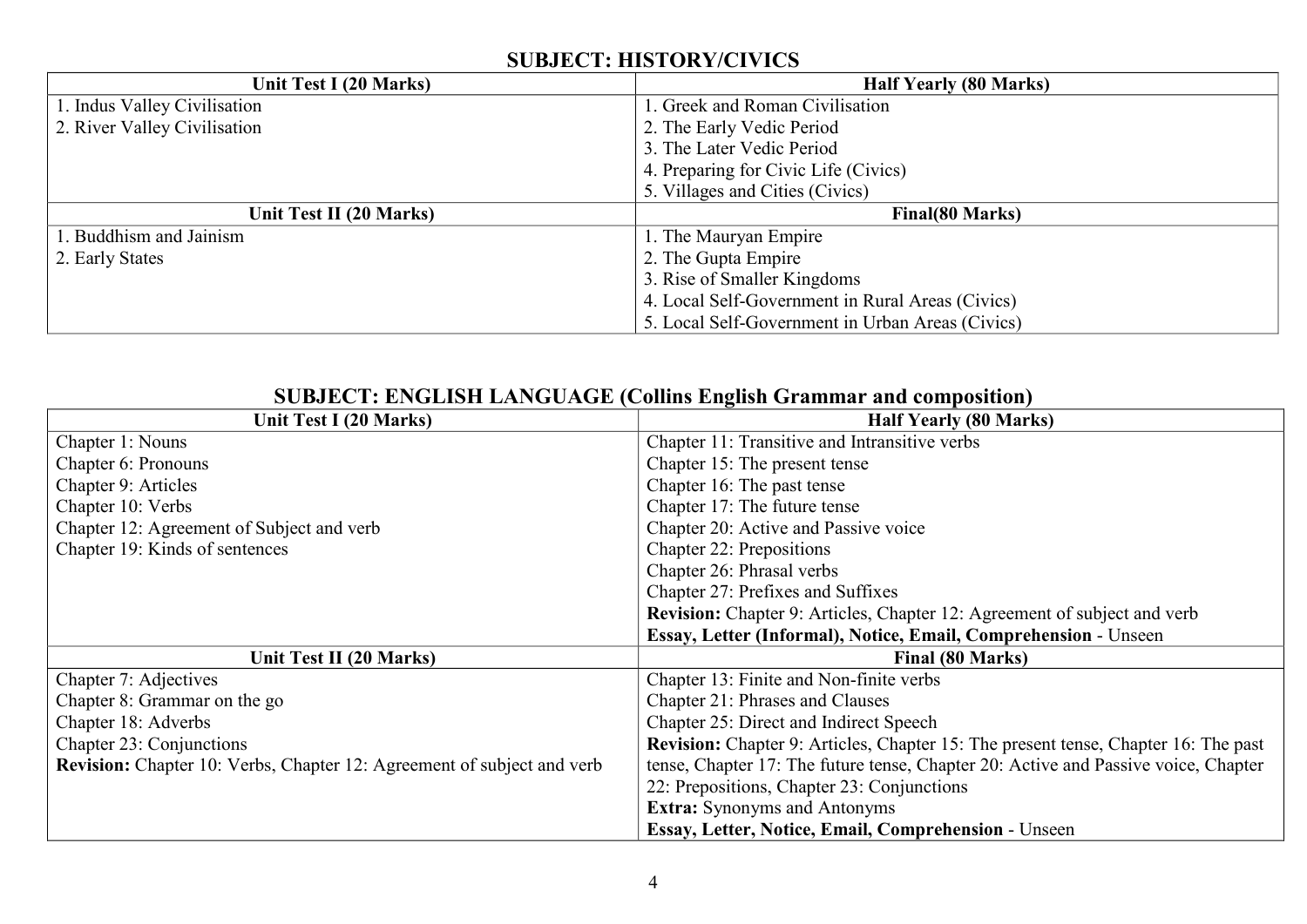### **SUBJECT: LITERATURE IN ENGLISH**

| Unit Test I (20 Marks)                   | SUDJECI, ELIEIVAI UNE IN ENGLISH<br><b>Half Yearly (80 Marks)</b>     |
|------------------------------------------|-----------------------------------------------------------------------|
| <b>ENGAGING ENGLISH</b>                  | <b>ENGAGING ENGLISH</b>                                               |
| Chapter 1: The Questions                 | Chapter 6: Palanquin Bearers (Poem)                                   |
| Chapter 2: Voyage (Poem)                 | Chapter 7: Painting the Breeze                                        |
| Chapter 3: Peril at End House            | Chapter 8: The Snail (Poem)                                           |
| Chapter 4: Owls in the Family            | Chapter 9: Tom Paints the Fence                                       |
| Chapter 5: Word Balloon (Poem)           | Chapter 10: I am Malala                                               |
| <b>TREASURE ISLAND:</b> Chapter 1 to 5   | <b>TREASURE ISLAND:</b> Chapter 6 to 12                               |
| Unit Test II (20 Marks)                  | <b>Final(80 Marks)</b>                                                |
| <b>ENGAGING ENGLISH</b>                  | <b>ENGAGING ENGLISH</b>                                               |
| Chapter 11: The Nightingale              | Chapter 14: Building a Windmill                                       |
| Chapter 12: The Tale of Custard (Poem)   | Chapter 15: Peter of Haarlem                                          |
| Chapter 13: Bruno Goes Exploring         | Chapter 17: In the Rue Bel Tesoro-I                                   |
|                                          | Chapter 18: In the Rue Bel Tesoro-II                                  |
| <b>TREASURE ISLAND:</b> Chapter 13 to 16 | <b>Revision:</b> Chapter 5: Word Balloon (Poem)                       |
|                                          |                                                                       |
|                                          | <b>TREASURE ISLAND</b> : Chapter 17 to 25                             |
|                                          | <b>SUBJECT: BENGALI</b>                                               |
| Unit Test I (20 Marks)                   | <b>Half Yearly (80 Marks)</b>                                         |
| সাহিত্যপ্ৰসঙ্গ -<br>$\mathcal{L}$        | ১) সাহিত্যপ্ৰসঙ্গ                                                     |
| Chapter-2 (Prose),                       | Chapter-3,4,7 (Prose),                                                |
| Chapter - 1 (Poem)                       | Chapter - 2,5 (Poem)                                                  |
| সহজ ব্যাকরণ -<br>২)                      | ২) সহজ ব্যাকরণ                                                        |
| Chapter $-3,5,6,7$                       | Chapter $-9,10,11,12$                                                 |
| Letter writing<br>৩)                     | $\circ$ ) Essay, Letter writing,                                      |
|                                          | Comprehension                                                         |
|                                          | 8) Story Book - 4                                                     |
| Unit Test II (20 Marks)                  | Final (80 Marks)                                                      |
| ১) সাহিত্যপ্ৰসঙ্গ -                      | ১) সাহিত্যপ্ৰসঙ্গ - Chapter-8. 9.10 ( Prose), Chapter - 8,9,10 (Poem) |
| Chapter-8 (Prose),                       | ২) সহজ ব্যাকরণ - Chapter - $12,13,14,15$                              |
| Chapter - 6 (Poem)                       | $\circ$ ) Essay, Letter writing,                                      |
| সহজ ব্যাকরণ -<br>$\zeta$                 | Comprehension                                                         |
| Chapter -13,14                           | 8) Story Book - 11                                                    |
| Letter writing<br>৩)                     |                                                                       |